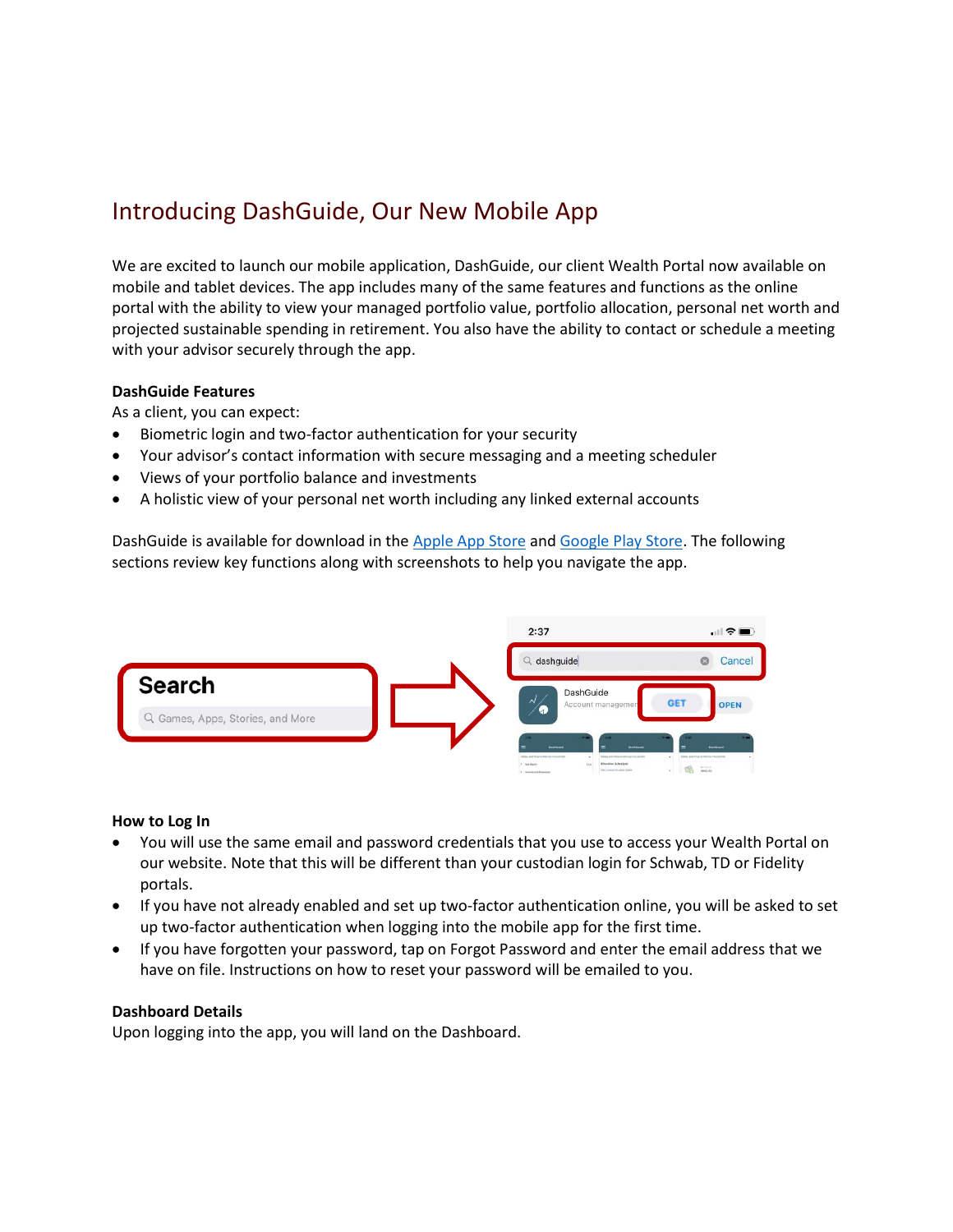The Dashboard houses the following details and data. See the four sections below:

- 1. Your advisor's information and ways to get in touch or schedule a meeting appears at the top.
- 2. With the Wealth Portal Projection tool section, you can adjust the assumptions for retirement age, monthly savings and assets invested (tapping on the figures themselves or using the slide bar) using Re-Calc to adjust the portfolio projection to estimate the projected portfolio value and projected annual retirement spending.
- 3. The View Performance button will take you to your client reporting portal in your mobile internet browser.
- 4. You can expand each section for net worth and income and expenses by tapping the title of the section to make them visible. You can also link an outside account from here. If you would like to contact your advisor about updating any other information on the page, you can tap the option to Contact my Advisor to Edit to securely send a message to your advisor.



#### **Contact Your Advisor**

• Tap on Contact on the Dashboard to send a secure message to your advisor. Along with your message, you can include a subject and attach any files you would like to include, when applicable.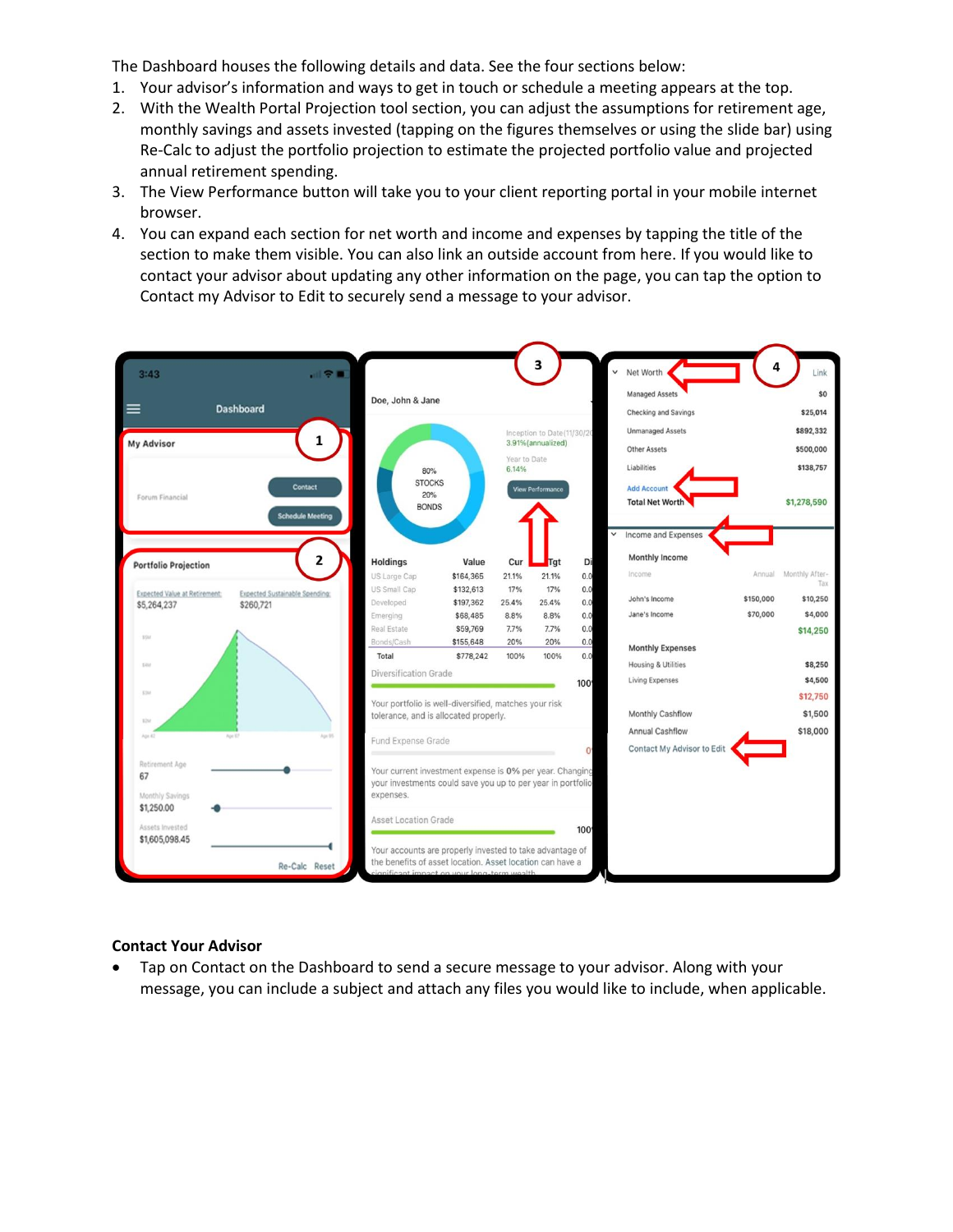| $\equiv$                             | Dashboard                                |                                | Cancel                | <b>Contact My Advisor</b> |
|--------------------------------------|------------------------------------------|--------------------------------|-----------------------|---------------------------|
| <b>My Advisor</b>                    |                                          |                                | Subject               |                           |
|                                      |                                          | Contact                        | Subject               |                           |
| Forum Financial                      |                                          | <b>Schedule Meeting</b>        | Message               |                           |
|                                      |                                          |                                | Description           |                           |
|                                      | Doe, John & Jane (Demo Client) Household | ▼                              |                       |                           |
|                                      |                                          |                                |                       |                           |
|                                      |                                          |                                | <b>O</b> Attach Files |                           |
| <b>Total Assets</b><br>\$1,417,347   | NET WORTH<br>\$1,278,590                 | <b>Total Debt</b><br>\$138,757 |                       | Send                      |
|                                      |                                          |                                |                       |                           |
|                                      |                                          |                                |                       |                           |
|                                      | TOTAL MANAGED VALUE                      |                                |                       |                           |
|                                      | \$0                                      |                                |                       |                           |
|                                      |                                          |                                |                       |                           |
|                                      | <b>ANNUAL CASH</b>                       |                                |                       |                           |
| Income<br>\$171,000                  | FLOW(AFTER TAX)<br>\$18,000              | Expenses<br>\$153,000          |                       |                           |
|                                      |                                          |                                |                       |                           |
| <b>Portfolio Projection</b>          |                                          |                                |                       |                           |
| <b>Expected Value at Retirement:</b> | Expected Sustainable Spending:           |                                |                       |                           |

## **Schedule a Meeting**

• Tap on Schedule Meeting on the Dashboard to schedule an appointment with your advisor or send a secure request to your advisor to schedule an appointment for the day and time you prefer.

Your advisor's calendar may be updated to show available times for you to select from (if they are using one of our third-party partners such as Calendly or ScheduleOnce). If you are not selecting one of the times already available, you will have the option to send to your advisor a message and subject along with the meeting date and time you are requesting.